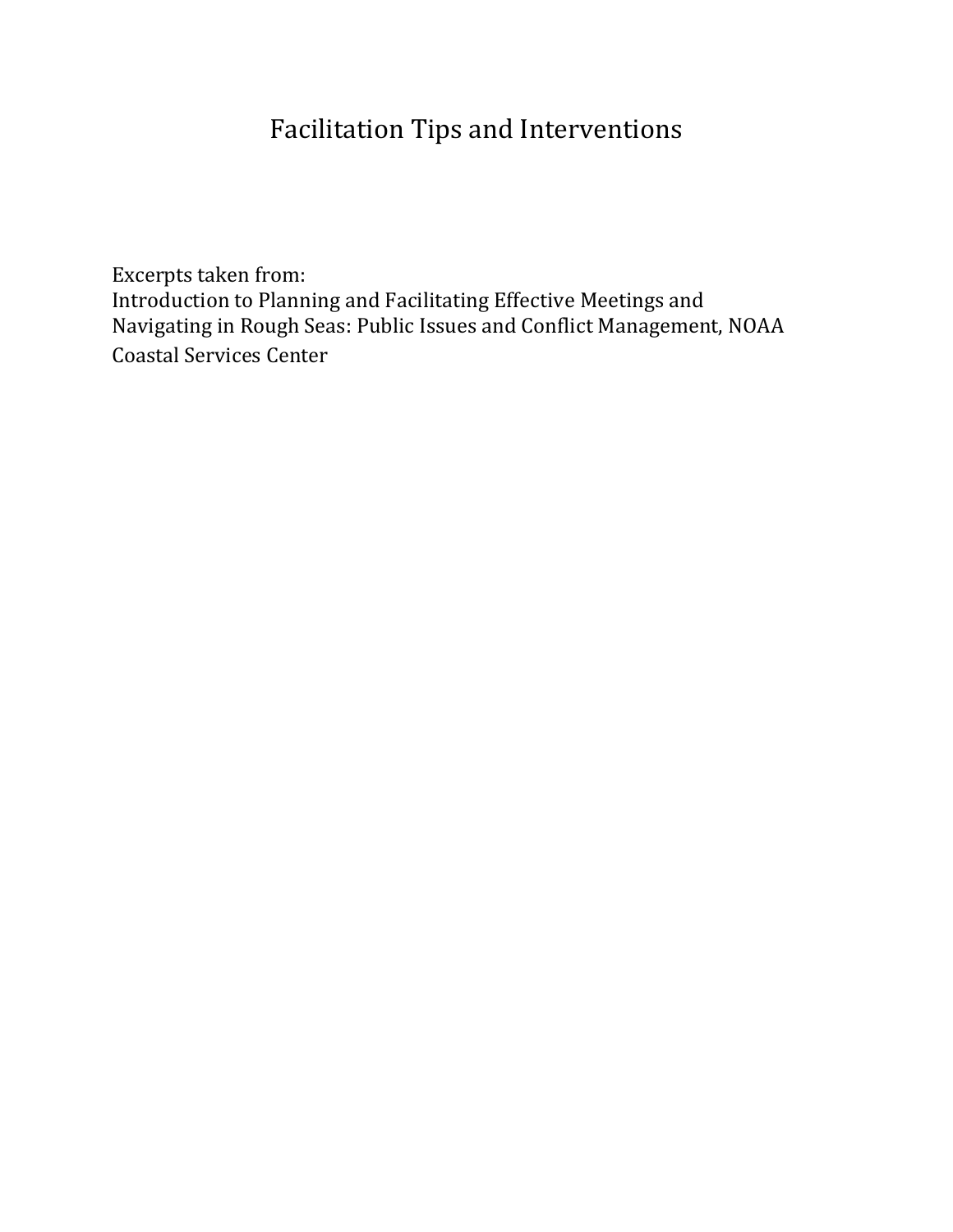# **Facilitation Techniques**

The following techniques are used by facilitators during meetings to assist groups in accomplishing their objectives.

| <b>Table 2: Facilitation Techniques</b> |  |
|-----------------------------------------|--|
|-----------------------------------------|--|

| <b>Technique</b>        | <b>Description</b>                                                                              |
|-------------------------|-------------------------------------------------------------------------------------------------|
| <b>Breakout Groups</b>  | Some groups can be too large to enable in-depth discussion. For example, in a one-hour          |
|                         | discussion session involving 100 people, many participants would not be able to share their     |
|                         | thoughts. Depending on the nature of the issue, the facilitator may decide to break a large     |
|                         | group into smaller groups of 5 to 20 participants. These groups usually "report" back to the    |
|                         | larger group to share the results of their discussion or any decisions made.                    |
|                         |                                                                                                 |
| <b>Active Listening</b> | The facilitator should look people in the eye, use attentive body language, and make            |
|                         | participants understand that they are being heard. Body language should neither show            |
|                         | support for or disapproval of any suggestions, comments, or ideas, since this can               |
|                         | discourage open communication. The facilitator should face and take a step toward the           |
|                         | person who is speaking to show interest.                                                        |
| <b>Asking Questions</b> | Questions test assumptions, invite participation, gather information, and probe for hidden      |
|                         | points. The facilitator can ask open-ended questions to encourage thorough discussion of all    |
|                         | ideas presented.                                                                                |
| Paraphrasing            | Paraphrasing involves repeating what has been said to let participants know they are being      |
|                         | heard, to let others hear the point a second time, and to clarify key ideas. This also provides |
|                         | an opportunity to ascertain if the facilitator has correctly "heard" or interpreted what was    |
|                         | said.                                                                                           |
| <b>Summarizing</b>      | After listening attentively to all that has been said, a facilitator should offer a concise and |
|                         | timely summary. Summarizing is a good way to revive a discussion, or to end one when            |
|                         | things seem to be wrapping up.                                                                  |
| Synthesizing            | While it may sometimes be appropriate to record individual ideas of each participant, in        |
|                         | other situations the facilitator may encourage attendees to comment on and build on each        |
|                         | other's ideas and then record the "collective idea" on a flip chart. This builds consensus and  |
|                         | commitment.                                                                                     |
| <b>Negative Polling</b> | It is sometimes easier to reveal disagreement within a group than to confirm agreement.         |
|                         | Often used during the "closing" part of a discussion, the negative poll is a way to find out if |
|                         | the group is ready to confirm a decision and move on to the next task. When                     |
|                         | using this tool, the facilitator can ask the group if anyone disagrees with what has been       |
|                         | suggested or put forth by participants. If no one speaks up, it is usually safe to move on. If  |
|                         | any individual has hesitation, he or she will usually speak up in a negative poll.              |
| <b>Boomeranging</b>     | Participants will often look to the facilitator to answer questions about content or suggest    |
|                         | solutions. However, the facilitator is the process expert, not the content expert, and must     |
|                         | resist the temptation to solve content problems for the group. Instead, the facilitator         |
|                         | can "boomerang" the question back to the group by asking the following questions:               |
|                         | • "What do YOU think the groups should do?"                                                     |
|                         | • "What does the GROUP feel is the best choice?"                                                |
|                         | • "How would YOU suggest solving this problem?"                                                 |
| <b>Restating the</b>    | When a discussion gets off track and participants are talking about issues that are not on the  |
| <b>Purpose</b>          | agenda, the facilitator can ask the group to pause and reconsider the meeting purpose or        |
|                         | desired objectives. The facilitator may say,                                                    |
|                         | "I sense this issue is important to the group, but the purpose of our meeting today             |
|                         | ____, so would it be okay to table this discussion until a later time?"<br>is                   |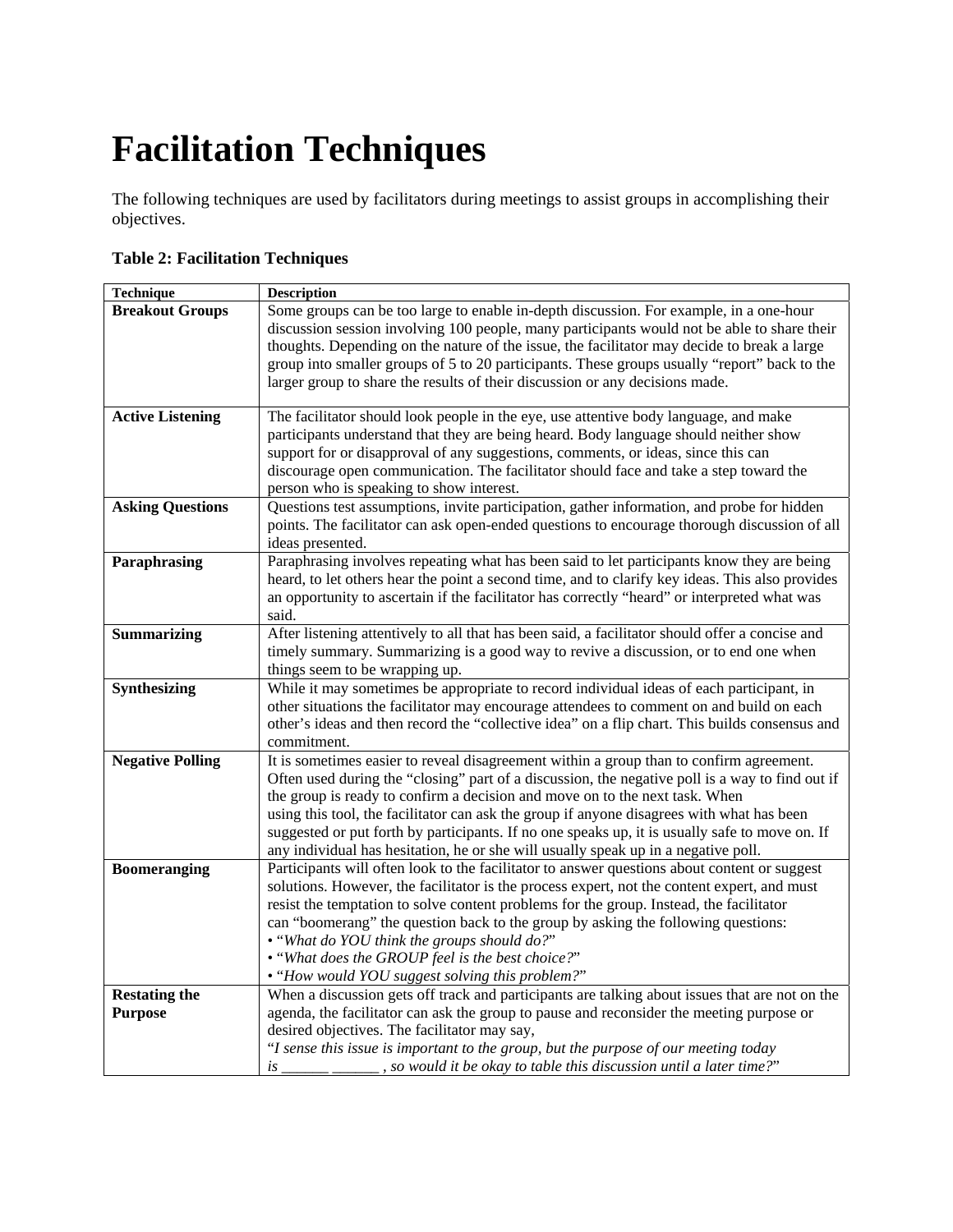| <b>Table 2: Facilitation Techniques (continued)</b> |                                                                                                |  |
|-----------------------------------------------------|------------------------------------------------------------------------------------------------|--|
| <b>3-Step Intervention</b>                          | The facilitator can use this intervention when a person's behavior is disruptive to the        |  |
| to Deal with                                        | meeting.                                                                                       |  |
| <b>Disruptive</b>                                   | Step 1 – Describe problematic behaviors. For example, "Allen and Sue, both                     |  |
| <b>Behaviors</b>                                    | of you have left and returned three times during the meeting."                                 |  |
|                                                     | Step 2 – Make an impact statement to tell group members how their actions are affecting        |  |
|                                                     | the facilitator, the process, or other people. For example, "We had to stop our discussion     |  |
|                                                     | and start over on three occasions because of this."                                            |  |
|                                                     | Step 3 – Redirect the person's behavior. This can be done by asking members for their          |  |
|                                                     | suggestions about what to do. For example, "What can we do to make sure this doesn't           |  |
|                                                     | happen again?" or "Would everyone like a short break so that when we return everyone           |  |
|                                                     | will be able to fully participate?"                                                            |  |
| <b>Labeling Sidetracks</b>                          | The facilitator should let the group know when it gets off track. The group can                |  |
|                                                     | decide if it wants to pursue the sidetrack or get back to the agenda                           |  |
| <b>Parking Lot</b>                                  | The facilitator can use a flip chart page, or ask the recorder to keep a sheet, labeled        |  |
|                                                     | "Parking                                                                                       |  |
|                                                     | Lot." Sidetrack items are placed in the parking lot and reviewed later to determine if any     |  |
|                                                     | should be included in a future agenda. Questions and concerns recorded in the parking lot      |  |
|                                                     | need to be followed up—either by the facilitator or (more often) by the meeting leader.        |  |
| <b>Mirroring</b>                                    | The facilitator can periodically tell group members how they appear so they can interpret      |  |
|                                                     | their actions and make corrections. This is particularly effective for drawing the entire      |  |
|                                                     | group's attention back to the tasks at hand or dealing with disruptive behaviors. This is also |  |
|                                                     | a good way to see if the pace is too slow, too fast, or if the group needs a break.            |  |
|                                                     | "I see some confused faces out there. Do we need to clarify the process? Or perhaps take a     |  |
|                                                     | break?"                                                                                        |  |
| <b>Remaining Neutral</b>                            | The facilitator must focus on the "process" role and avoid the temptation to offer an          |  |
|                                                     | opinion on the topic under discussion. A facilitator who becomes involved in the content       |  |
|                                                     | discussion must let the group know that he or she is stepping out of the facilitator role.     |  |
| <b>Flip Chart Note</b>                              | Taking flip chart notes not only serves the purpose of recording decisions, priorities, and    |  |
| <b>Taking</b>                                       | key points of discussion, but also focuses the group's attention and ensures that all          |  |
|                                                     | participants are in agreement with what is being recorded.                                     |  |
|                                                     | Some tips for utilizing flip chart notes effectively:                                          |  |
|                                                     | 1. Ask participants to report whether their points are being captured accurately.              |  |
|                                                     | 2. Write large enough for everyone in the room to be able to read; do not use flip chart       |  |
|                                                     | notes in a large group where many participants would be unable to see the chart.               |  |
|                                                     | 3. Consider using alternating marker colors for each main point to improve readability.        |  |
|                                                     | 4. Label each page with the session it is from and a page number to make it easier to type     |  |
|                                                     | up the notes later.                                                                            |  |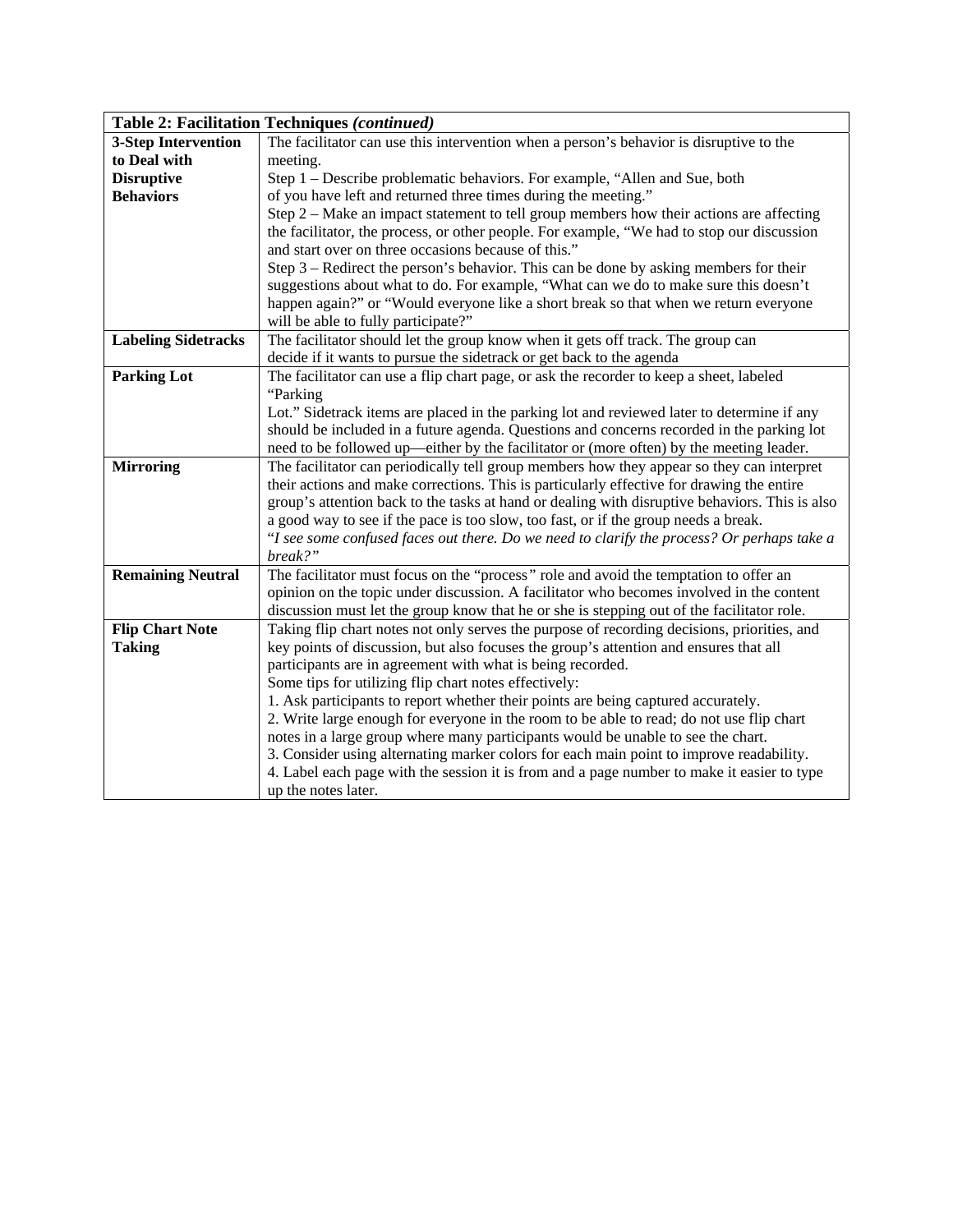### **Interventions**

When a person's behavior begins to disrupt a meeting, workshop, or other event, the facilitator should be prepared to intervene. In the language of facilitation, an intervention is "any action or set of actions deliberately taken to improve the functioning of the group."

This may be necessary if anyone with the described personality types is present, or if:

- someone isn't listening,
- side conversations are going on,
- people are interrupting each other,
- someone uses a sarcastic tone during a debate or discussion,
- people's comments get personal, or
- the discussion is getting off track.

*Intervening is like holding up* a *mirror to the group so that participants can* see *what they're doing and take steps to correct the problem.*

Regardless of its length and complexity, an intervention is always an interruption. The facilitator must stop the discussion and draw attention to an aspect of the process-how relations are maintained, the rules or norms, group dynamics, or the meeting's climate. The facilitator's goal should be to minimize the interruption by resolving the situation as quickly as possible. You may do this by 1) ignoring the situation, 2) discussing it privately with the person during a break, or 3) intervening.

Always be cautious about whether or not you intervene. If you intervene every single time there's a distraction or problem with any member of the group, you might be interrupting too frequently. You should keep a watchful eye for repetitive, inappropriate behaviors that don't seem to resolve themselves.

The following questions may help you decide whether it's advisable to intervene:

- Is the problem serious?
- Might it go away by itself?
- How much time will it take to intervene? Do we have that much time?
- Will the intervention be more disruptive than the problem?
- Can the intervention hurt the climate?
- Do I know the people well enough to do this?
- Is it appropriate, given their level of openness and trust?
- Do I have enough credibility to do this?